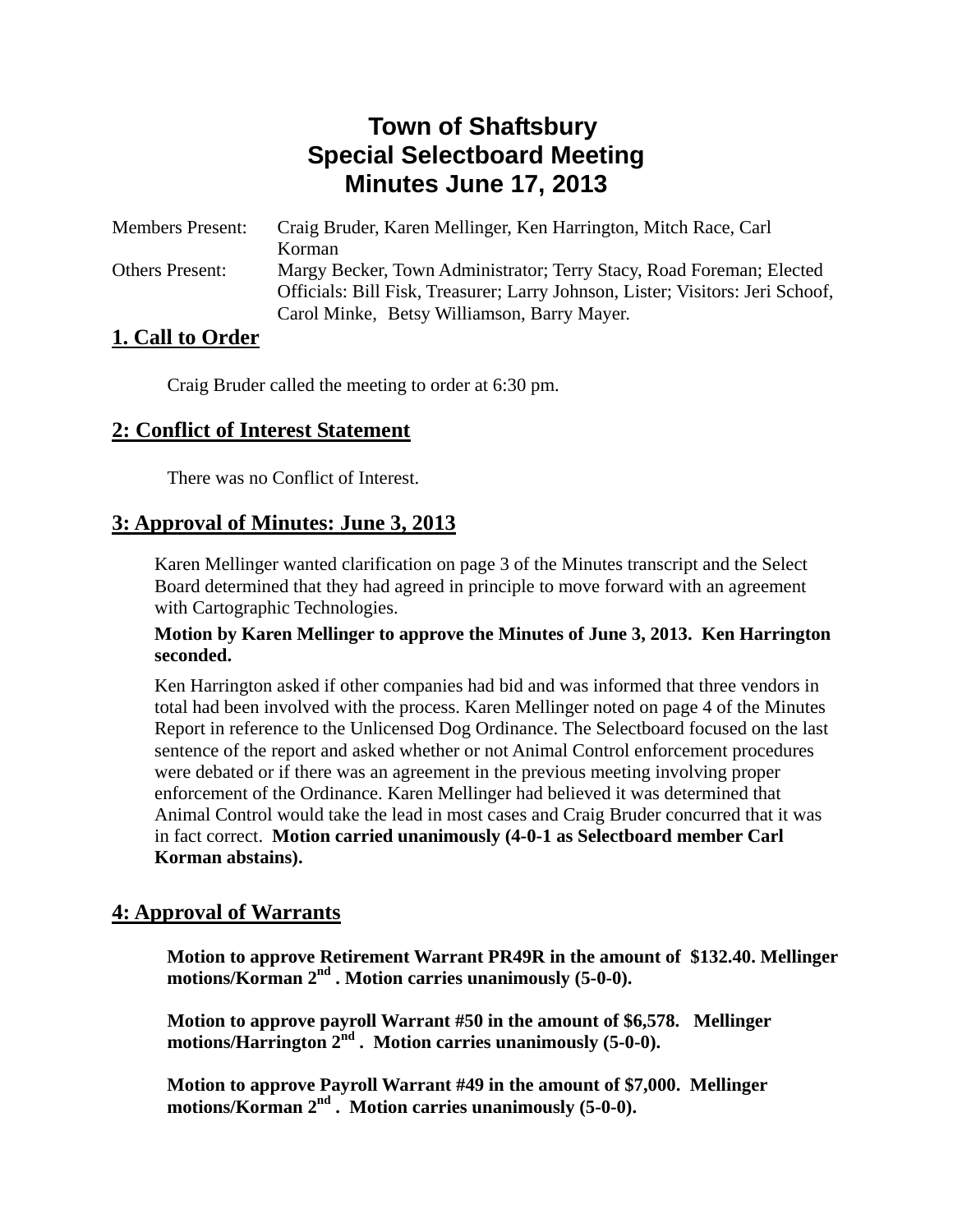#### **Motion to approve Check Warrant #33 in the amount of \$73,004.94. Mellinger motions/Korman 2nd .**

Items of interest exceeding \$1,000: 1) William Barney Construction, 2) Bennington Banner (bids,want ads) 3) John Ray and Sons invoices (3), 4) Mountain Air Assessor, 5) TAM 6) North Bennington Water Dept., 7) VRS Sales Limited (Fire Dept.), 8) Wells Communications (Fire Dept.) 9) Insurance (recreation accident insurance policy). **Motion carries unanimously (5-0-0)**

#### **5: 6:40PM Announcements**

Mitchell Race noted that the Bennington Museum & Shaftsbury Historical Society trip for June  $22<sup>nd</sup>$  to Deerfield is available for ticket purchase and that availability is limited. The cost for the trip is \$30 and tickets are available at the Bennington Museum and the Chocolate Barn on Route 7A in Shaftsbury. 802-375-2776 for more information

Margy Becker reported that Transfer Station access permits would be available on 6/18/2013. The cost for the permit is \$20 which covers the access for up to two cars and that the color green will be used for this year's permit.

Resident Carol Minke spoke about the lack of enforcement of the dog ordinance in her area citing an absence of presence on the part of Animal Control Carol Minke had a complaint about continuous disturbance by dogs near her property and expressed concern as she has attempted to speak with the neighbors in question about the issue. Karen Mellinger and Margy Becker acknowledged that they were in correspondence with Carol Minke on the issue.

Resident Betsy Williamson expressed concern over the stone walls located on Granger Hollow Road as it was reported to her that the town wants to remove the walls for culverts and ditches to maintain the water runoff that has troubled the area. Betsy Williamson cited that stone walls were built over years and that it is a piece of the road's history. Craig Bruder noted that he and Road Foreman Terry Stacy will speak to each other about the concern and he assured Ms. Williamson that it widening Granger Hollow is not a project that is on the current schedule.

### **6:Financial Reports – Treasurer**

Bill Fisk presented financial reports and projections of budget and cash balances for the end of the fiscal year June 30, 2013.

The Selectboard discussed the purchase of the government surplus loader. Parts of special importance to modify the machine had to be fabricated using a custom steel fabrication process. That cost has since brought expenditures over-budget by \$1,800. Craig Bruder informed the Selectboard that John Deere has since inquired about the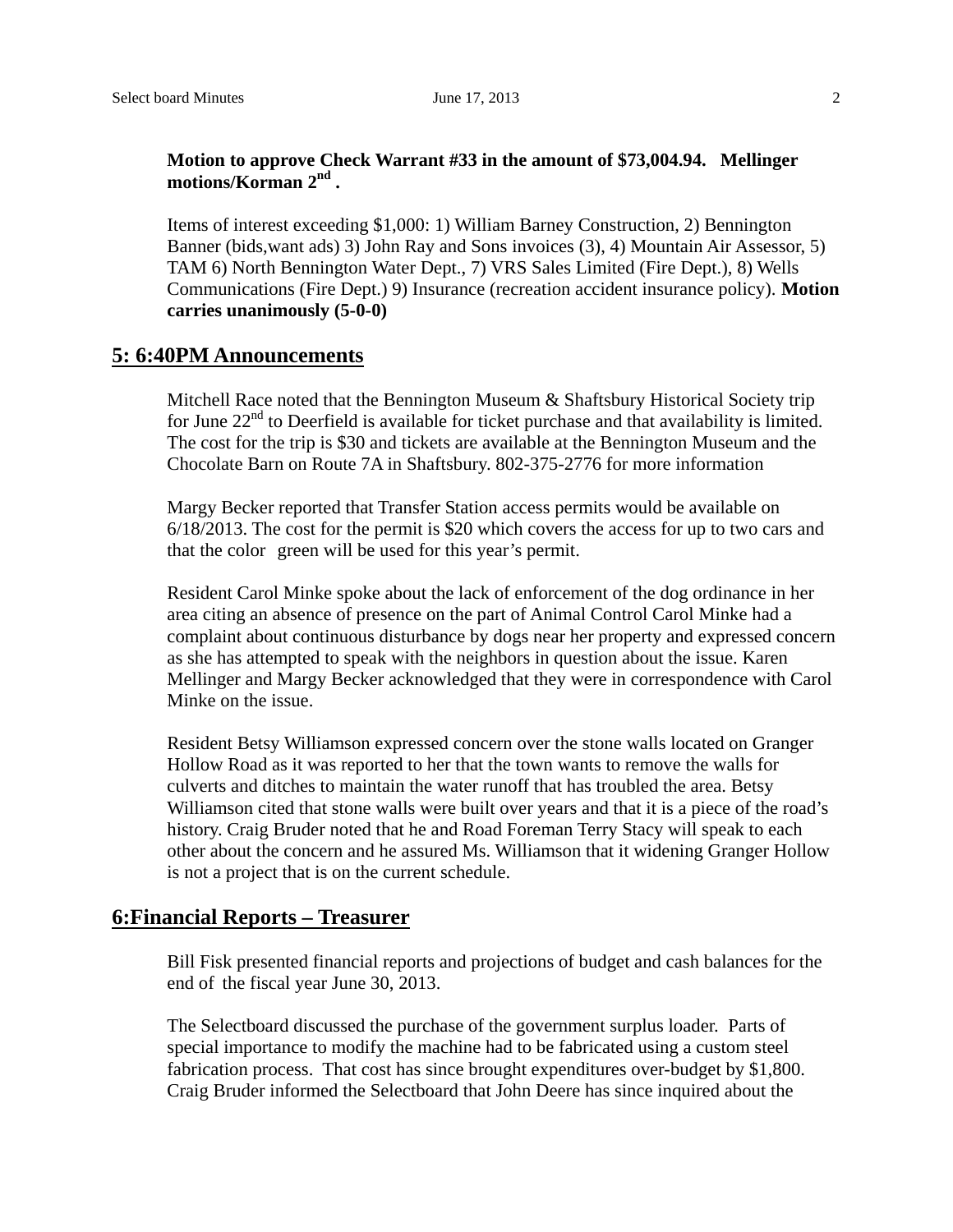fabrication process, and has been fascinated by modification procedures.

Margy Becker announced payment on Truck #2 replacement and Backhoe in the amount of \$46,496. She noted that actual expenses caused the cost to be \$4,400 over the debt service payment that was budgeted for FY13.

Bill Fisk reported that the Town will have a \$320k cash balance at the end of the year. He noted that Accounts Receivable is slightly lower than last year and that there is a possibility to acquire more tax collections before the close of the fiscal year to add to the overall total.

#### **7:Highway Matters:**

#### a. Surplus Loader – status

Terry Stacy updated the Selectboard on the cost of Surplus Loader that had been purchased. The cost to purchase the loader came in at \$16k. It was noted that another machine was needed to load trucks properly during construction work. Terry Stacy reported that the loader was purchased through the Government Surplus website in the amount of \$11k for purchase and delivery.

#### b. Highway Truck Body Bids – Award

Terry Stacy reported that he had sent multiple faxes to different vendors, and that an advertisement in The Bennington Banner had been published. Terry Stacy reported Goss Dodge took information provided only from the newspaper advertisement and had since submitted a bid that was deemed incomplete.

Margy Becker and Terry Stacy reported a problem with the purchase through Foster Motors for the highway truck cab and chassis. Foster Motors informed Margy Becker of a shortfall in the manufacture of transmissions for the model year 2013. Foster Motors then informed Margy Becker of 2014 models becoming available after July 1, 2013. Foster Motors has the Town offered a 2014 model at same cost for a 2013 model. The Selectboard was informed that they anticipate transmissions to be available for the 2014 model and that a September or October delivery date could be achieved.

Margy Becker noted that postponement of acceptance of a truck body bid would delay financing the excavator and truck purchases. It was understood that the excavator and the truck were to be financed in a packaged deal. Margy Becker informed the Selectboard that financing needs to be in place for the July delivery of the excavator. The Selectboard agreed to have Terry Stacy contact Foster Motors and formally authorize them to supply a black truck model that was currently available for purchase at the price they had quoted for a 2013 model. Terry Stacy informed the Selectboard of the possibility that such a vehicle may be available and delivered in July as originally anticipated.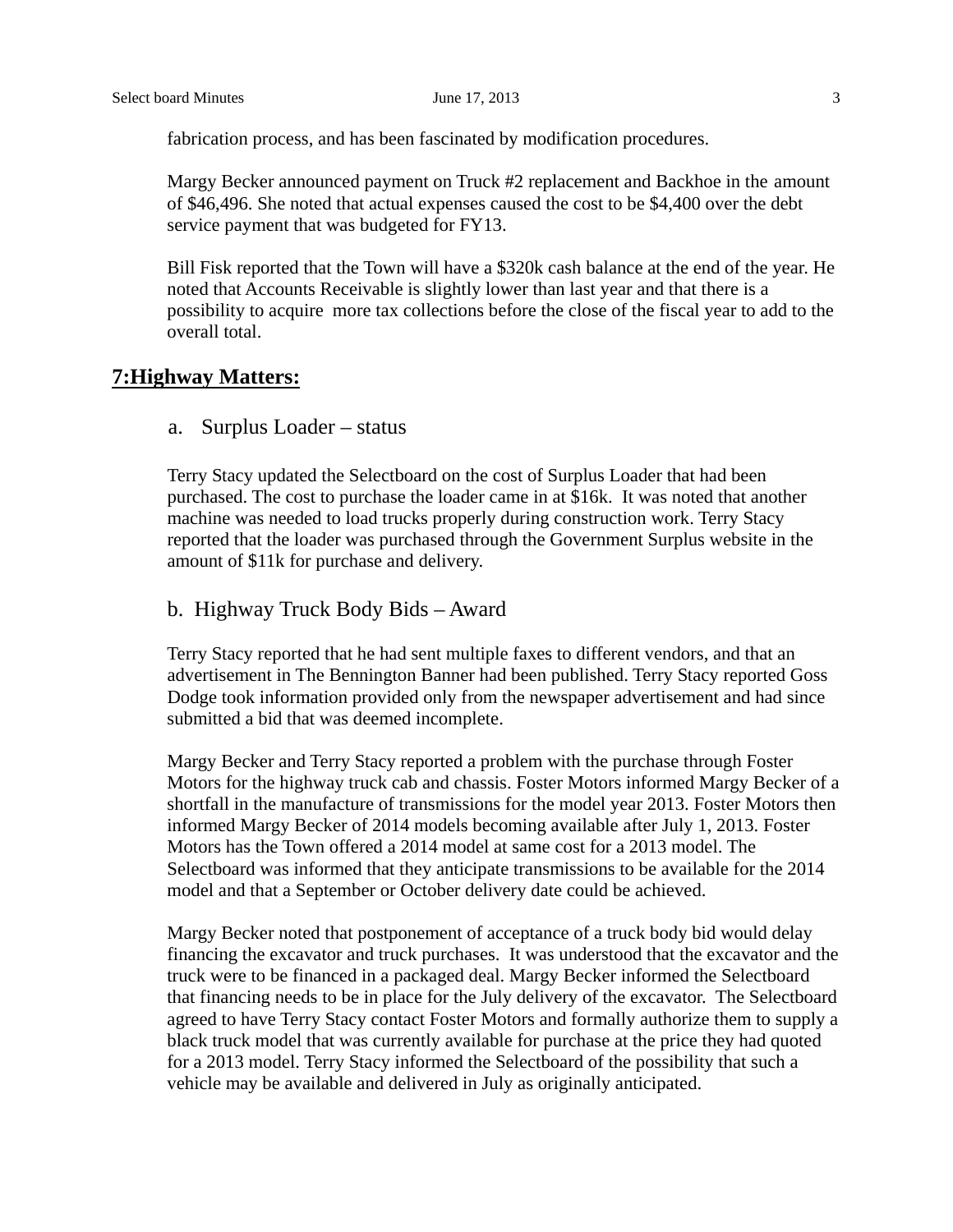Bids were received from Lucky's in the amount of \$24,042. Arrowhead provided a bid in the amount of \$24,998 and Viking provided a bid in the amount of \$30,100. Terry Stacy determined Lucky's is the best option moving forward.

The combined purchase of cab and chassis, plus lower bidder on body, plow and lights was determined to be in the amount of \$68,919. The warranty inclusions were to be determined.

#### **8:New Town Garage Status**

#### a. Tree Removal at Landfill Site

Karen Mellinger started the discussion and had announced that it was another good Garage Committee meeting, with many Selectboard members in attendance. Jim Secor, P.E. had given a presentation to the Committee, as the Committee had felt it was important to have him there to answer the many questions about the project cost estimates he had formulated for Town Meeting. Karen Mellinger reported that Jim Secor answered a lot of the inquiries to the delight of the Committee.

Ken Harrington wanted to clarify as to why the town was not partaking in the project. Terry Stacy responded to Harrington by mentioning that it is a job better suited for a Private entity experienced with clear cutting procedures, and noted that the towns resources would become strained if they were to take part in the project. Terry Stacy believed there are over one hundred trees in the area proposed for clear cutting. Terry Stacy reported that Dailey Construction offered to take care of the stumps that would remain from the clear cutting project. Terry Stacy concluded that the job done privately seems the most effective way of handling the project. The proposed offer to complete the job would come in at a cost no greater than \$3,000 overall. Craig Bruder suggested that the scope of the job is too big for the town resources to handle and that having the job done privately is the most viable option going forward.

Karen Mellinger noted that the focus of the Garage Committee has been to request a revised cost-estimate for a "bare bones" garage. Karen Mellinger reported the new building estimate will be based on a revised floor plan and a pre-engineered building. Jim Secor has informed the Garage Committee that his work to produce revised cost estimates will not exceed \$1,000. The goal is to decide how to effectively cut costs yet maintain quality in the project.

Craig Bruder stated that once this estimate was obtained it would allow the Committee to address issues and make comparisons. Criteria being weighed included efficiencies in heating and insulation.

Karen Mellinger reported the Garage Committee has reviewed and agreed upon a new approach to salt shed construction which will yield an estimated 30% cost savings.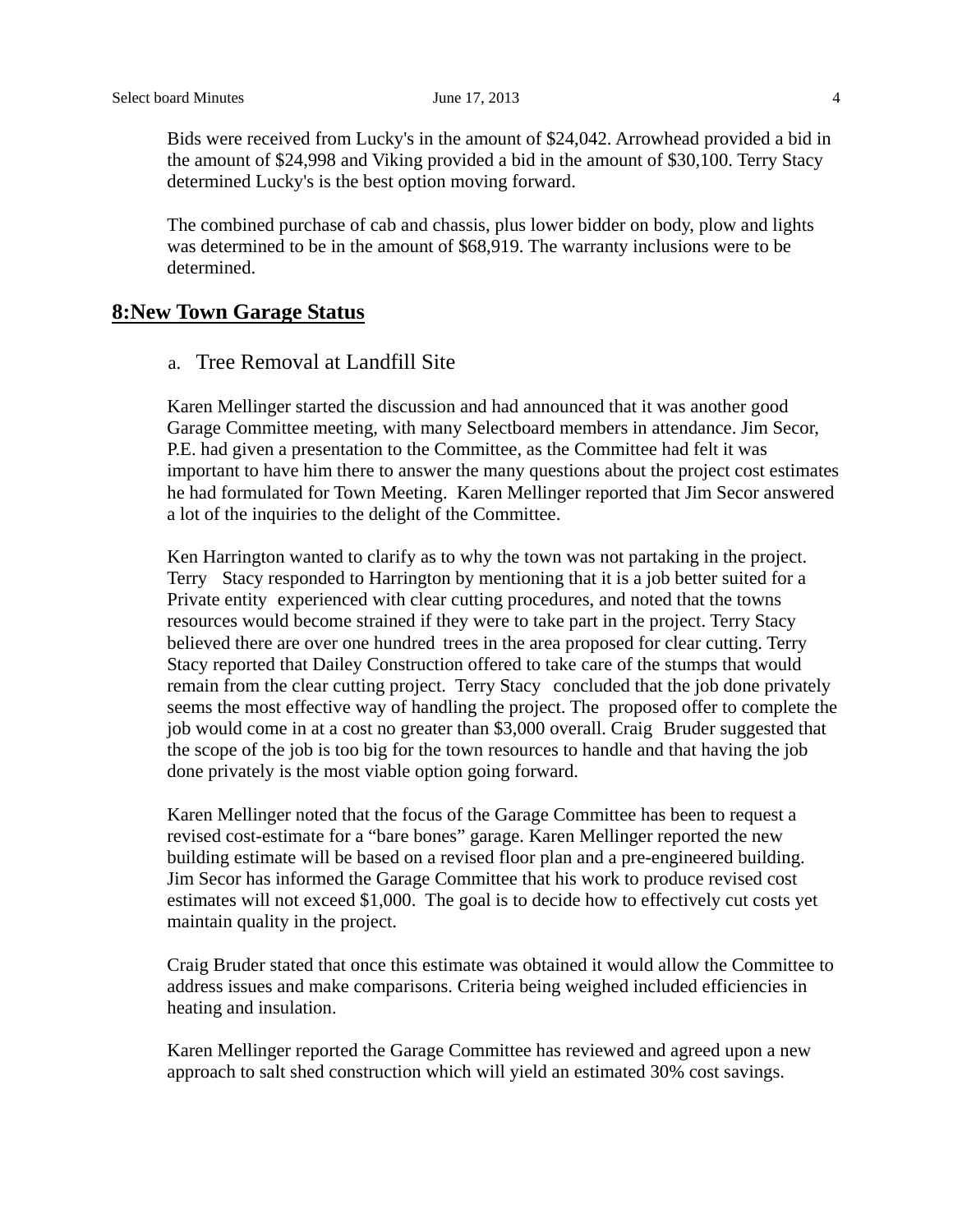Karen Mellinger further reported the Garage Committee has requested the Selectboard consider authorizing clearing of the landfill site by a local logger for an amount that is under the \$3,000 threshhold for formal bidding. The Road Foreman has already requested 3 estimates. Craig Bruder asked for Selectboard to move forward and Mitch Race motioned for a vendor for tree removal.

**Motion to approve Ed Legacy Jr. to remove trees and burn brush at landfill site by 9/30/13 for town garage for price not to exceed \$2,995 and to be completed by no later than 9/30/2013. Race motions/Mellinger 2nd . Motion carried (4-1-0). Ken Harrington votes against.** 

b. Garage Building Re-Design

#### **Motion to accept offer from MSK Engineering for a garage building re-design in a**  cost of time/materials not to exceed \$1,000. Korman motions/Mellinger 2<sup>nd</sup> . Motion **carries (4-1- 0). Ken Harrington opposes.**

Karen Mellinger cited that MSK Engineering had met the obligations of the Selectboard in terms of the offer that was presented. Ken Harrington was concerned about the lack of a plan for a septic system. Karen Mellinger cited a cost estimate and that it was not a final design.

Karen Mellinger reminded the Selectboard that the committee will meet every  $2<sup>nd</sup>$  and  $4<sup>th</sup>$ week of Wednesday. Karen Mellinger announced that additional meetings may come up if vendor is available to speak and the next meeting has been tentatively scheduled for June  $26^{th}$  at 6:30p.m.

## **9:Parcel Mapping - Review and Execution of Contract**

(Cartographic Technologies)

The Selectboard discussed the previous meeting on June  $1<sup>st</sup>$ , 2013 which introduced Franco Rossi from Cartographic Technologies. The Selectboard sought a motion to execute and finalize a contract with Cartographic Technologies. Margy Becker reported that the project would take place over a three year period.

#### **Motion to approve a three year contract which each year's total at a cost of \$5900 per year and a total overall cost of \$17,700 for the tenure. Mellinger motions/ Race 2nd . Motion was withdrawn.**

Craig Bruder asked to have the motion rescinded, and that it would be tabled until the next meeting on July  $1<sup>st</sup>$ , 2013. The Selectboard moved to inform Franco Rossi that an agreement is pending on amendments to language within the contract. Mitch Race cited to add the provision that once data is determined for the town that there would be the ability to block information from public domain. Craig Bruder cited it is included.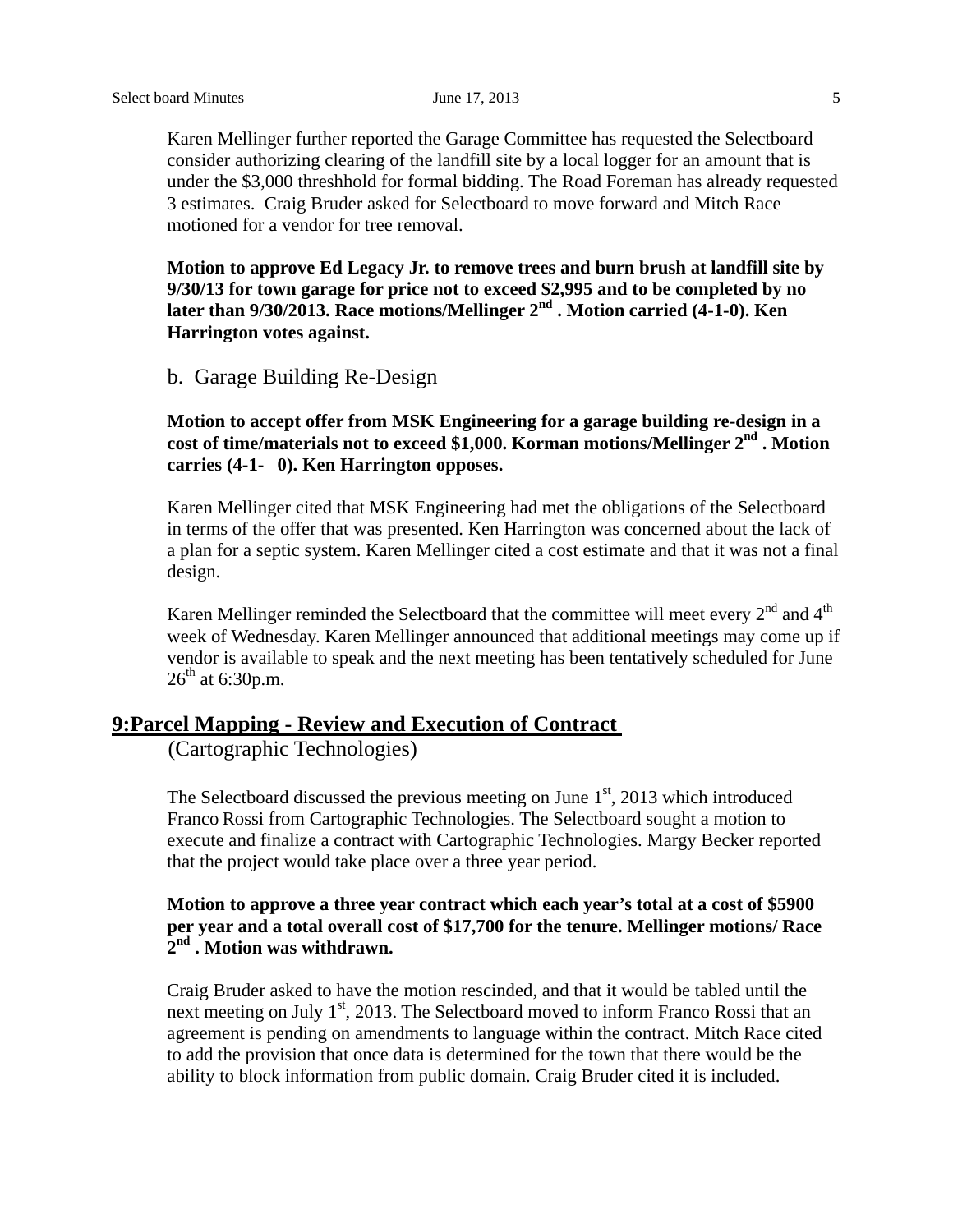The Selectboard noted that emergency changes including additions and/or subtractions to the software would be available for a fee, yet annual changes would come at no cost to the Town. Carl Korman wanted clarification as to who had the power to formally authorize the changes if needed. The Selectboard noted the Listers have proper authority to execute any changes or alterations to the program.

## **10:Parking Ordinance: 1st Reading of Amendment to limit parking on Dunham Avenue**

Ken Harrington asked to have future readings of the amendment discussed earlier in the Selectboard meeting. Margy Becker replied that there will be three readings of amendments and three subsequent meetings for residents to attend. Karen Mellinger noted that at the beginning of a Board meeting, any Selectboard member can ask for a vote to re-order the agenda.

Carl Korman sought clarification in terms of penalties levied for violations of the Parking Ordinance. Carl Korman believed the language was ineffective in informing residents that paying a waiver would avoid having to pay the \$35 if the violation was taken to a further legal degree.

Karen Mellinger noted that those who do not contest the fee pays \$25, yet if the violation were contested a fee of \$35 would have to be paid if the defendant were found to be in violation of the Parking Ordinance. Carl Korman believed the language should be revised to clarify Karen Mellinger's explanation.

 Craig Bruder believed section #8 of the Parking Ordinance needed to be looked at for revision to clarify the definitions in detail between a full penalty and a waiver penalty. Karen Mellinger requested the language be more specific. Margy Becker stated that the language needed to be consistent with Judicial Bureau in charge of handling the violations.

The Selectboard agreed the no parking areas will amend Section B of the Parking Ordinance. The Selectboard cited that it was already unlawful to park motor vehicle twenty feet from hydrants. The Selectboard formally announced the intent of the amendment is to establish no parking on Buck Hill Road and Dunham Avenue along the south side. Karen Mellinger noted the south side of Church Street should also be added as a no parking area. There are already signs in front of the church saying 'no parking.'

### **11:Selectboard Goals and Meeting Schedule - FY2014 – tabled to July 1**

#### **12:Town Administrator's Report**

Margy Becker announced Tim Scoggins and Larry Johnson are heading to Montpelier for the VTRANS Traffic Committee to argue for a reduced speed limit along 7A in Shaftsbury Village. Margy Becker announced that the drainage issue along Twitchell Hill